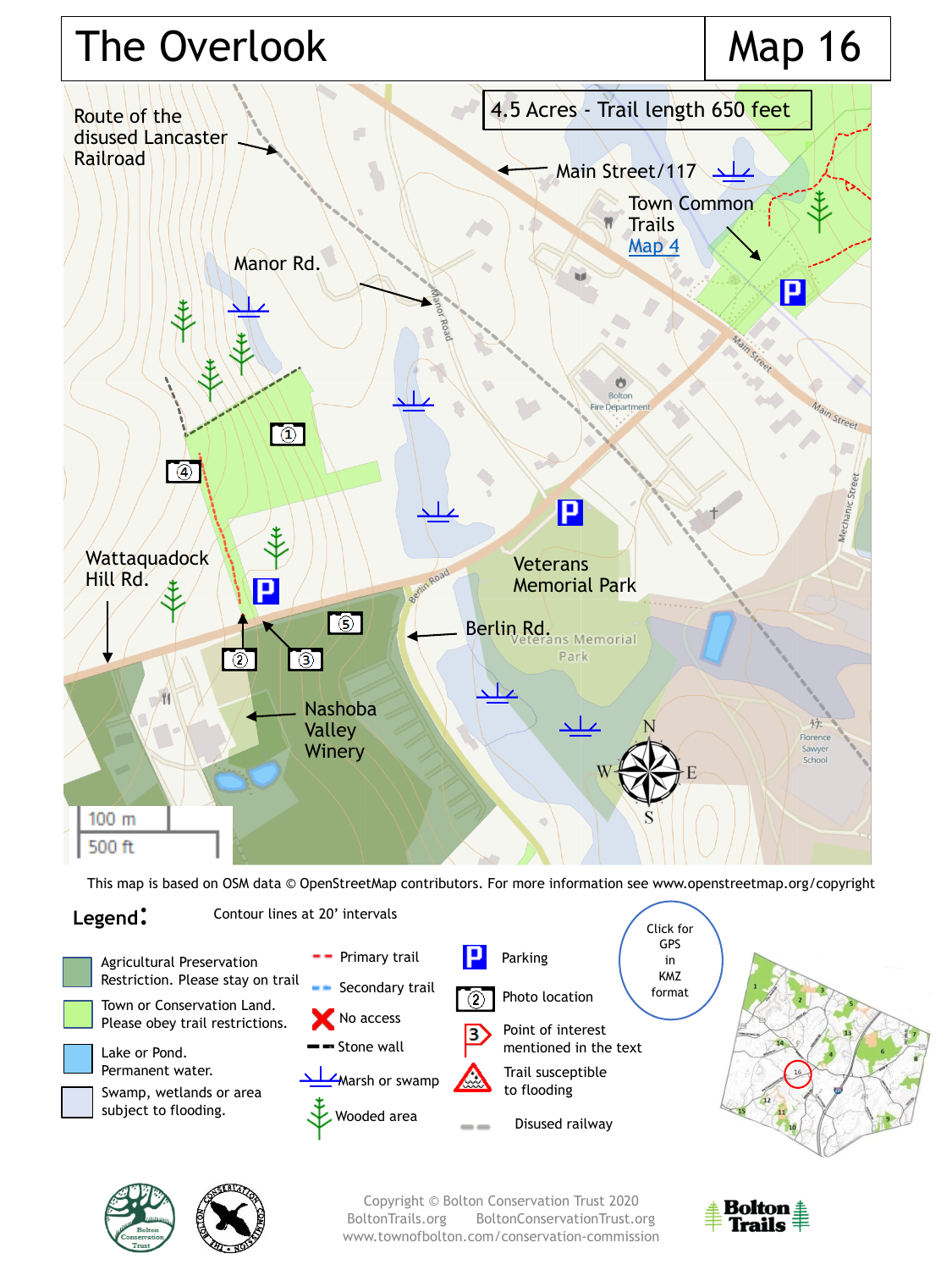



Autumn Panorama

**The Overlook:** This backland lot was donated to Bolton Conservation Trust by the Stephenson family in 2011. It has been leased by Nashoba Valley Winery to extend their vineyard and heritage apple orchards.

Although the hiking is limited on this land, the short trail follows a dirt access road to a high point with a view of Bolton Town center. There is some level ground which is an ideal spot to take photographs, watch wildlife, set up an easel for painting, or just sit and read. Visitors to the nearby winery can enhance their experience by crossing Wattaquadock Hill Rd. and taking in the view from the Overlook. **Parking**:



*Wattaquadock Hill Rd.*, gravel parking area. 3 cars. 42.431556, -71.615250

**Connections:** The traffic can be heavy and the pavement narrow, so be careful if taking these walks. *Bolton Town Common and trails* (**[Map 4](https://boltontrails.org/map4)**) are further down Wattaquadock Hill Rd. and across Route 117. *Veterans Memorial Park* sports ground and war memorial are a short walk down Wattaquadock Hill Rd. **Exploration:** *Bolton Town Center*: library, historical society, coffee shop, churches, town hall.



Wattaquadock Hill Rd. **Trailhead** 



Winery buildings







Grapes at the winery





Copyright © Bolton Conservation Trust 2020 BoltonTrails.org BoltonConservationTrust.org www.townofbolton.com/conservation-commission

Apple blossoms

 $\overline{4}$